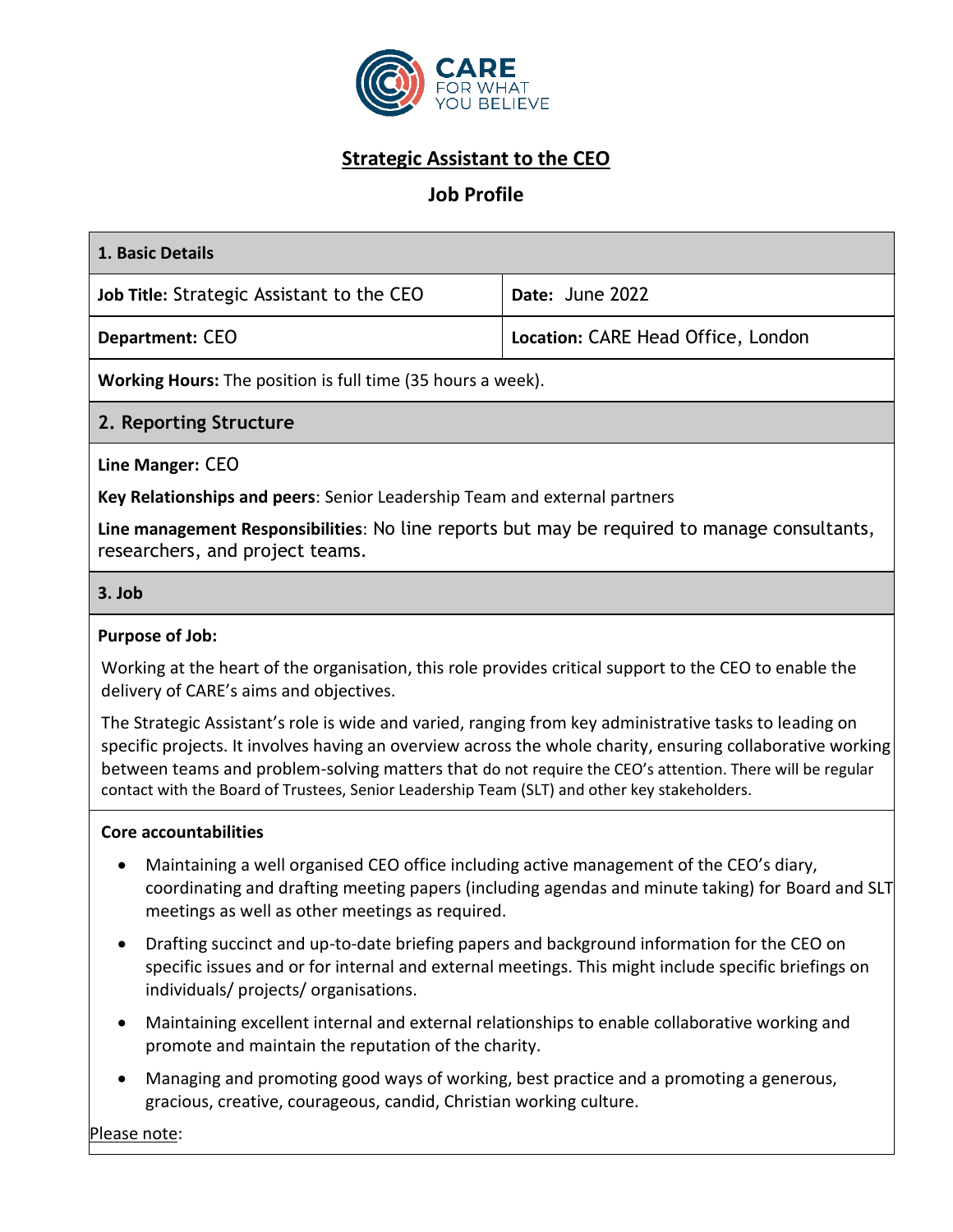• There may be opportunities for placements within the public policy, communications or church engagement teams on a part-time basis or for a fixed period.

#### **Key responsibilities**

The post holder will be responsible for supporting the CEO to drive forward CARE's agenda and, under the management of the CEO, for enabling the smooth running of the organisation.

Achieving this objective will include, but not be limited to, embracing the following responsibilities:

The day-to-day practicalities of running a high-profile high-quality CEOs office, This will include:

- 1. Diary management
	- Ensuring the CEO's diary works efficiently, with adequate time built in for travel and preparation where required.
	- Prioritise effectively, exercising judgment and flexibility in managing potential conflicting diary issues in a sensitive manner,
	- Ensure that the diary and travel arrangements for the CEO are fully planned, organised and managed effectively. This will include booking travel tickets/hotels as required
	- Ensure CEO remains on course with all regular meetings including 1-2-1s.
- 2. Provide appropriate support for Board, SLT meetings and whole team meetings, including drafting, coordinating and dissemination of meeting papers, agendas and note taking in meetings.
- 3. Maintaining a live CRM/ contact database and electronic files
	- Ensure the database is kept live, relevant and up to date, in accordance with CARE's data protection policy. Entries are made accurately and removed when no longer required.
	- The CEO and work files are stores appropriately in CARE's electronic filing system
- 4. Identify new potential supporters and partners for CARE's work

Carry out desk research on specific issues to identify key players, and make contact

5. Gatekeeper role

To be the first point of contact before the CEO, resolving issues that do not require the CEO's attention.

- 6. Keep prioritised tasks list up to date and make sure CEO is on top of it.
- 7. Supporting the CEO in his writing and speaking commitments through:
	- undertaking research,
	- summarising positions and debates around key issues,
	- drafting talks and articles,
	- preparing presentation slides and materials.
- 8. Maintaining an overview of teams and individuals across the organisation, making links to enable more effective working where required.
- 9. Managing specific time limited ad hoc projects
- 10. Play a part in supporting and contributing to the wider CARE team in office events, including but not limited to leading staff prayer meetings.
- 11. Being an ambassador for CARE, and be willing to speak at external events (supporter events,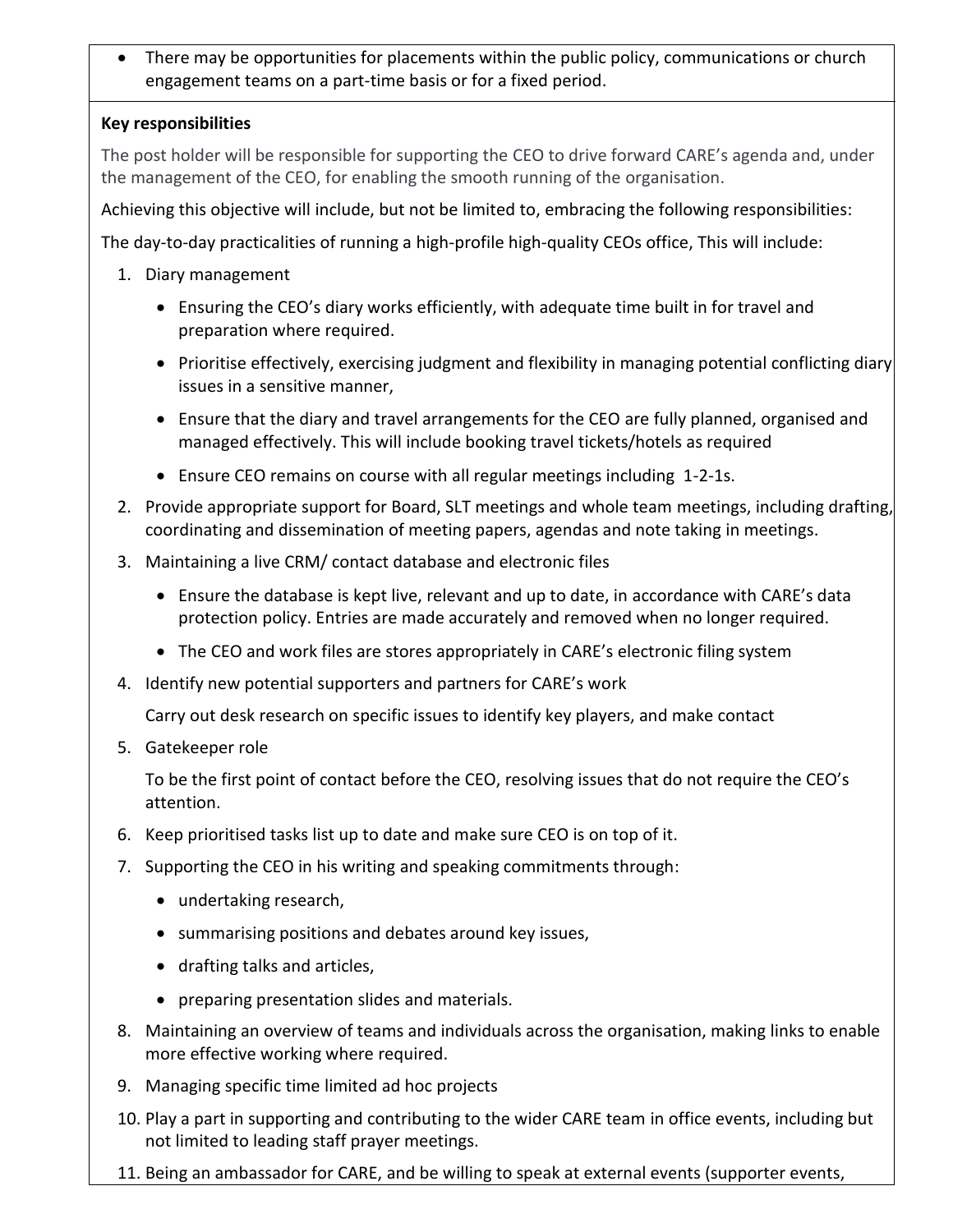church services, colleges, etc.) to promote CARE's work and causes.

12. To provide assistance to other teams and undertake other duties to benefit CARE's wider work and mission outside of the role's core responsibilities. This will be an expression of the post holder's servant leadership within the wider team.

**The Person Specification for this role follows below**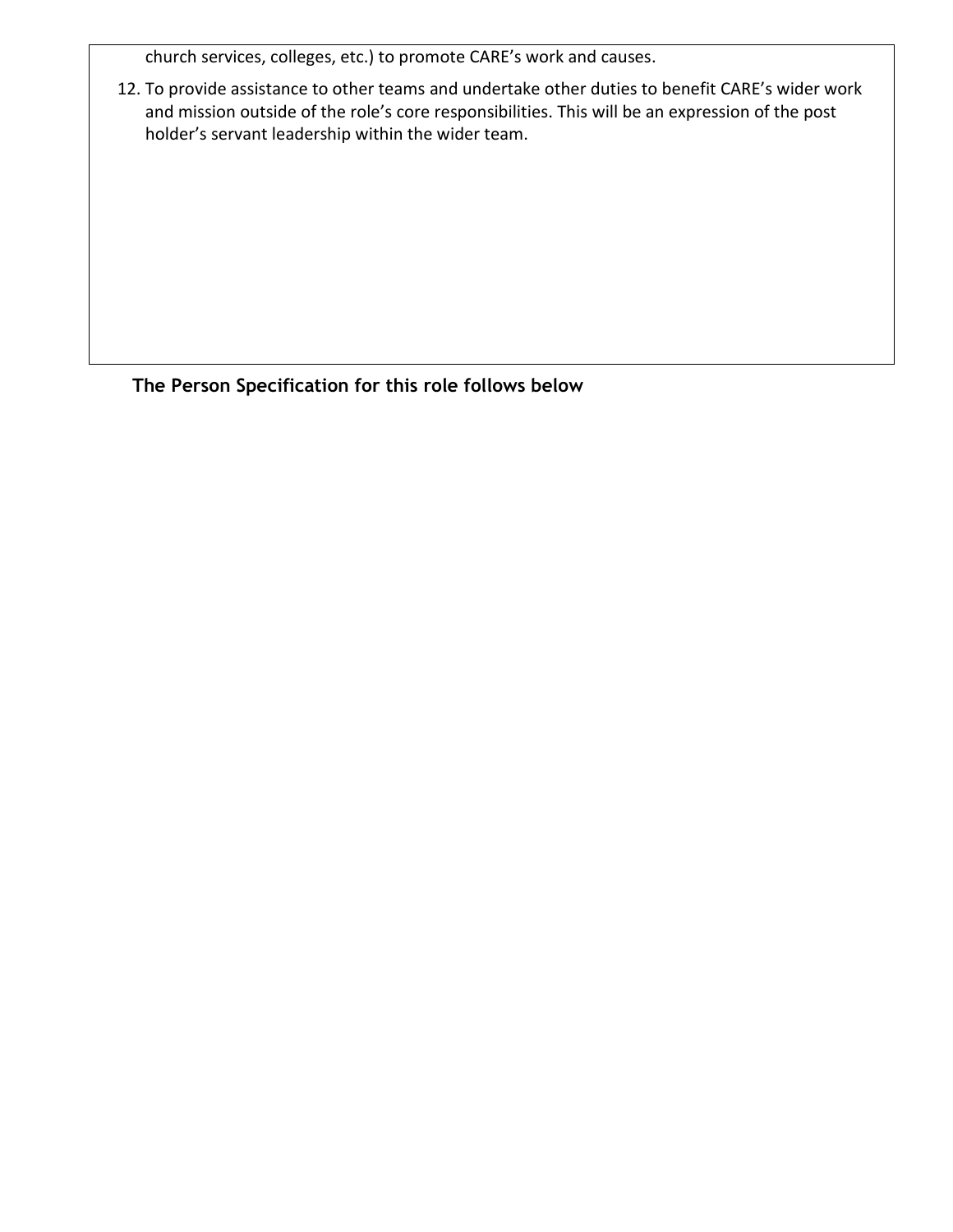

## **Strategic Assistant to the CEO**

#### **Person Specification**

| <b>Requirements for the job</b> |                                                                                                                                                                                                                                                                                                                   |
|---------------------------------|-------------------------------------------------------------------------------------------------------------------------------------------------------------------------------------------------------------------------------------------------------------------------------------------------------------------|
| <b>Character</b>                | We expect each member of the CARE team to embody Jesus' Golden Rule<br>described in Matthew 22:37-38: "Love the Lord your God with all your heart and<br>with all your soul and with all your mind.' This is the first and greatest<br>commandment. And the second is like it: 'Love your neighbour as yourself." |
|                                 | As part of our personal discipleship members of the CARE team will be<br>accountable for how the Fruit of the Holy Spirit in Galatians 5:22-23 impacts<br>relationships, conduct, speech, behaviour, motivation and goal setting.                                                                                 |
|                                 | Practically this will mean you will:                                                                                                                                                                                                                                                                              |
|                                 | Place prayer and the spiritual wellbeing of yourself, colleagues and others<br>as a first priority                                                                                                                                                                                                                |
|                                 | Be willing to take responsibility for your own actions, those of your team,<br>and not abdicate responsibility for appropriate decision making                                                                                                                                                                    |
|                                 | Step in to help others where you see a need being unmet;                                                                                                                                                                                                                                                          |
|                                 | See your role and work in the context of mission and God's calling on your<br>life                                                                                                                                                                                                                                |
|                                 | Act with civility and integrity in all matters internal and external, and<br>avoid party political or denominational bias in carrying out work in and for<br><b>CARE</b>                                                                                                                                          |
|                                 | Be flexible and agile in working patterns and be willing to go the extra mile<br>$\bullet$<br>when necessary                                                                                                                                                                                                      |
|                                 | Show grace and forgiveness when wronged, and say sorry and ask for<br>forgiveness when a mistake has been made                                                                                                                                                                                                    |
|                                 | Be an active listener and take advice in order to make wise decisions<br>$\bullet$                                                                                                                                                                                                                                |
|                                 | Be inclusive in respecting the value of each person whether they share the<br>$\bullet$<br>same beliefs, views or positions or not                                                                                                                                                                                |
| <b>Experience</b>               | • Working in an office environment as part of a team but with confidence to<br>work autonomously, and delivering to deadlines (essential)                                                                                                                                                                         |
|                                 | Applying the bible's teaching to contemporary public policy issues                                                                                                                                                                                                                                                |
|                                 | Leading prayer meetings and bible studies (essential)                                                                                                                                                                                                                                                             |
|                                 | Set and stick to workplans (essential)                                                                                                                                                                                                                                                                            |
|                                 | Working with a wide range of people demonstrating emotional intelligence in<br>doing so.                                                                                                                                                                                                                          |
|                                 | Demonstrating leadership in different settings and working across boundaries<br>(desirable)                                                                                                                                                                                                                       |